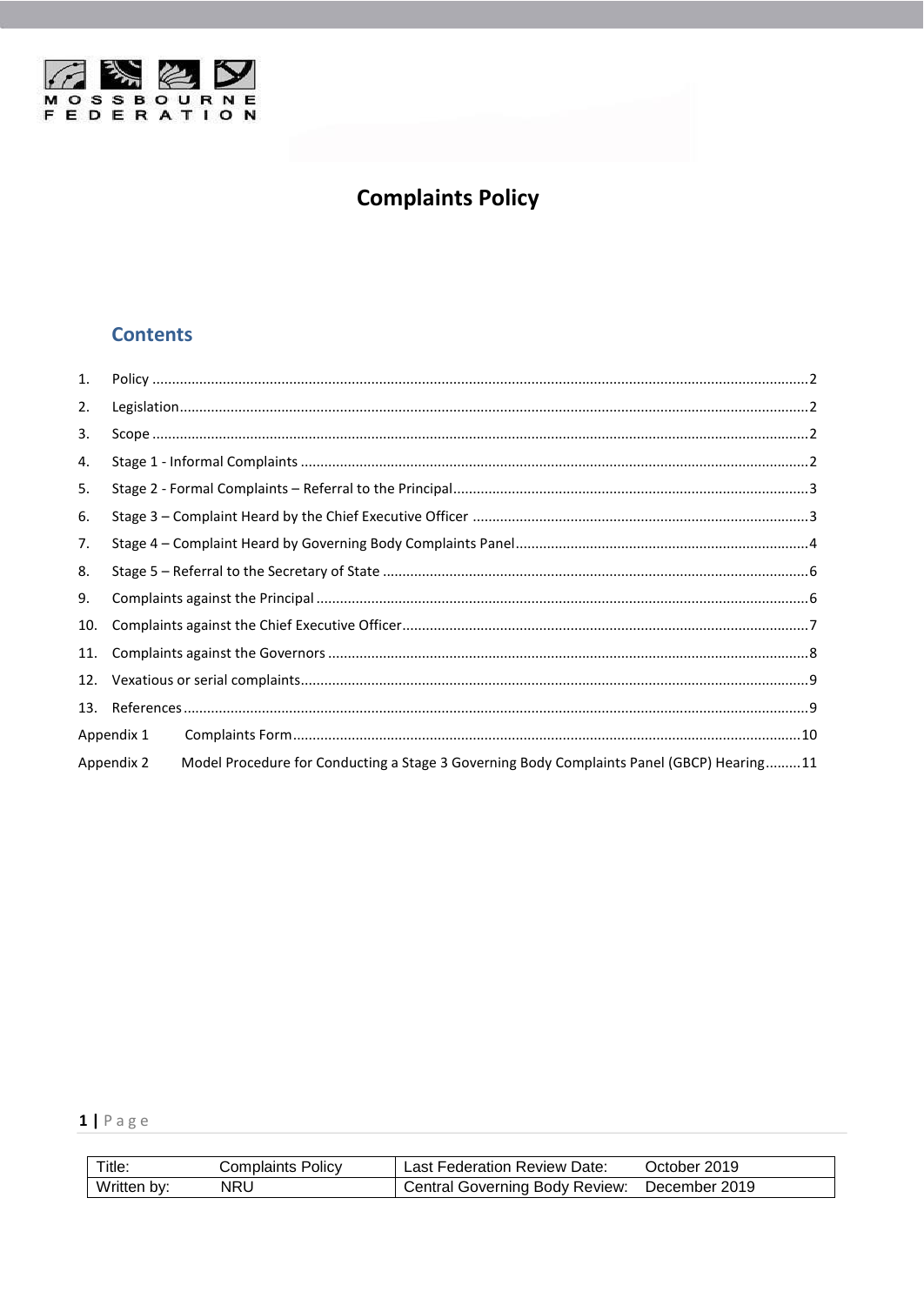

# <span id="page-1-0"></span> **1. Policy**

- 1.1 The Federation aims to ensure that all complaints are dealt with efficiently, fairly and sympathetically, and at the appropriate level.
- 1.2 The Federation would never wish for a complainant to feel that a complaint would not be taken seriously, or that, in making a complaint, there would be a negative effect on their child.
- 1.3 The Federation will resolve all complaints in a transparent manner.
- 1.4 The Federation expects that most complaints can be resolved informally but guarantees to treat all complaints seriously and confidentially, whether raised informally or formally.
- 1.5 The Federation will make parents aware of the existence of this Complaints procedure through publication on the websites of academies which form the Federation. A hard copy can also be requested from the Federation.

# <span id="page-1-1"></span>**2. Legislation**

2.1 This Policy is compliant with Schedule 1, Part 7 of the Education (Independent School Standards) (England) Regulations 2010.

# <span id="page-1-2"></span>**3. Scope**

- 3.1 This Policy applies to all complaints other than the following, where separate procedures apply:
	- Child Protection issues;
	- Exclusions;
	- Appeals concerning Special Needs Assessments;
	- Appeals concerning Federation admissions;
	- Staff disciplinary matters and Concerns relating to curriculum of a school or to its religious education.

# <span id="page-1-3"></span>**4. Stage 1 - Informal Complaints**

- 4.1 Most complaints where a complainant seeks intervention, reconsideration, or some other action to be taken, can be resolved informally. Examples might include dissatisfaction about some aspect of teaching, disciplinary matters (but not exclusions) and issues manifested outside the classroom. Parents/carers should raise the complaint initially with the class teacher, Head of Year, or any member of the Senior Leadership Team. An informal resolution will be sought through a meeting between the complainant and an appropriate member of staff.
- 4.2 Unresolved complaints: A complaint which has not been resolved by informal means should be submitted as a formal complaint in accordance with Stage 2 below.
- 4.3 Record of complaints: In the case of complaints raised under Stage 1, the only record of the complaint and its resolution will be file notes by the person dealing with the complaint and/or file correspondence between the person raising the concern and the respondent.
- 4.4 Timescales: Complaints should be raised **within 10 school days** of the matter concerned. The Federation aims for this Informal Stage to be completed **within 10 school days**. Any complaint

| Title:      | Complaints Policv | <b>Last Federation Review Date:</b>   | October 2019  |
|-------------|-------------------|---------------------------------------|---------------|
| Written by: | NRL               | <b>Central Governing Body Review:</b> | December 2019 |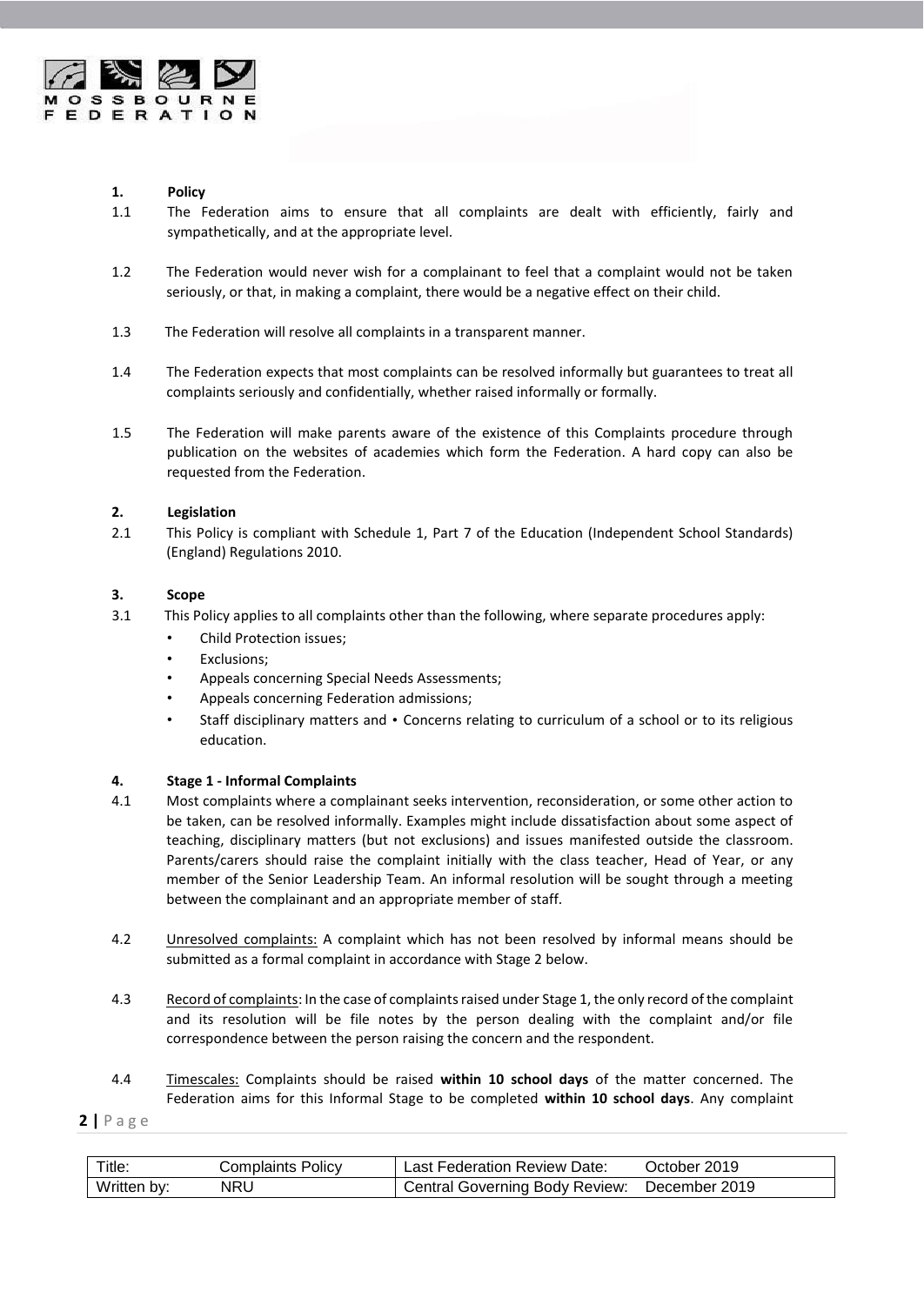

received during a school holiday or within 10 working days of the end of term or half term may take longer to resolve.

# <span id="page-2-0"></span>**5. Stage 2 - Formal Complaints – Referral to the Principal**

- 5.1 Notification: An unresolved complaint under Stage 1, a complaint which needs investigation or a more serious dissatisfaction with some aspect of the Federation's policies, procedures, management or administration, should be set out in writing using the Complaints Form (Appendix 1). This should include full details and be sent with all relevant documents and full contact details to the PA to the Principal of the relevant academy. If a formal written complaint is received by another member of the Federation's staff, this should be immediately passed on to the Principal.
- 5.2 Acknowledgement: The complaint will be acknowledged in writing, normally **within 5 school days** of receipt during term time. When a complaint is submitted during the holidays, it will be responded to as if received on the first day of the next term. The acknowledgement will indicate the action that is being taken and the likely timescale for resolution, in accordance with this Policy as set out below.
- 5.3 Investigation and resolution: The Principal (or in case of complaints relating to the Federation as a whole, the Chief Executive Officer) will determine who has responsibility for responding to a formal complaint, including the decision about his/her own involvement. Subject to that proviso, the Chief Executive Officer/Principal may deal with the matter personally or delegate a senior member of staff to act as Investigating Officer. The Investigating Officer may request additional information from the complainant and will fully investigate the issue. The Investigating Officer may meet or speak with the complainant to discuss the matter. Unless unavoidable, members of the relevant Governing Body should not become involved at this stage to avoid prejudicing their possible future involvement. The Investigating Officer (if not the Principal) should make a recommendation of outcome to the Principal, who will in turn inform the complainant.
- 5.4 Record of complaints: Written records will be kept of any meetings and interviews held in relation to the complaint.
- 5.5 Unresolved Complaints: These will be referred to Stage 3 (see below).
- 5.6 Timescales: Complaints should be raised **within 10 school days** of the matter that arose which gave rise to the complaint, or within 10 working days of the conclusion of the Stage 1 process. The Federation aims to inform any complainant of the outcome of an investigation and the resolution to the complaint **within 30 school days** from receipt of the complaint. When a complaint is submitted during the holidays, it will be responded to as if received on the first day of the next term

# <span id="page-2-1"></span>**6. Stage 3 – Complaint Heard by the Chief Executive Officer**

6.1 Request: A request for a complaint to be heard by the Chief Executive Officer must be made in writing **within 10 school days** of the date of the Federation's decision made at Stage 2. This request should be made to the PA to the Principal of the relevant academy including a copy of the original written complaint and also indicating which matters remain unresolved. No new complaint may be included. Upon receipt of the written complaint it will be forwarded to the Chief Executive Officer.

| Title.      | Complaints Policv | Last Federation Review Date:   | October 2019  |
|-------------|-------------------|--------------------------------|---------------|
| Written by: | NRU               | Central Governing Body Review: | December 2019 |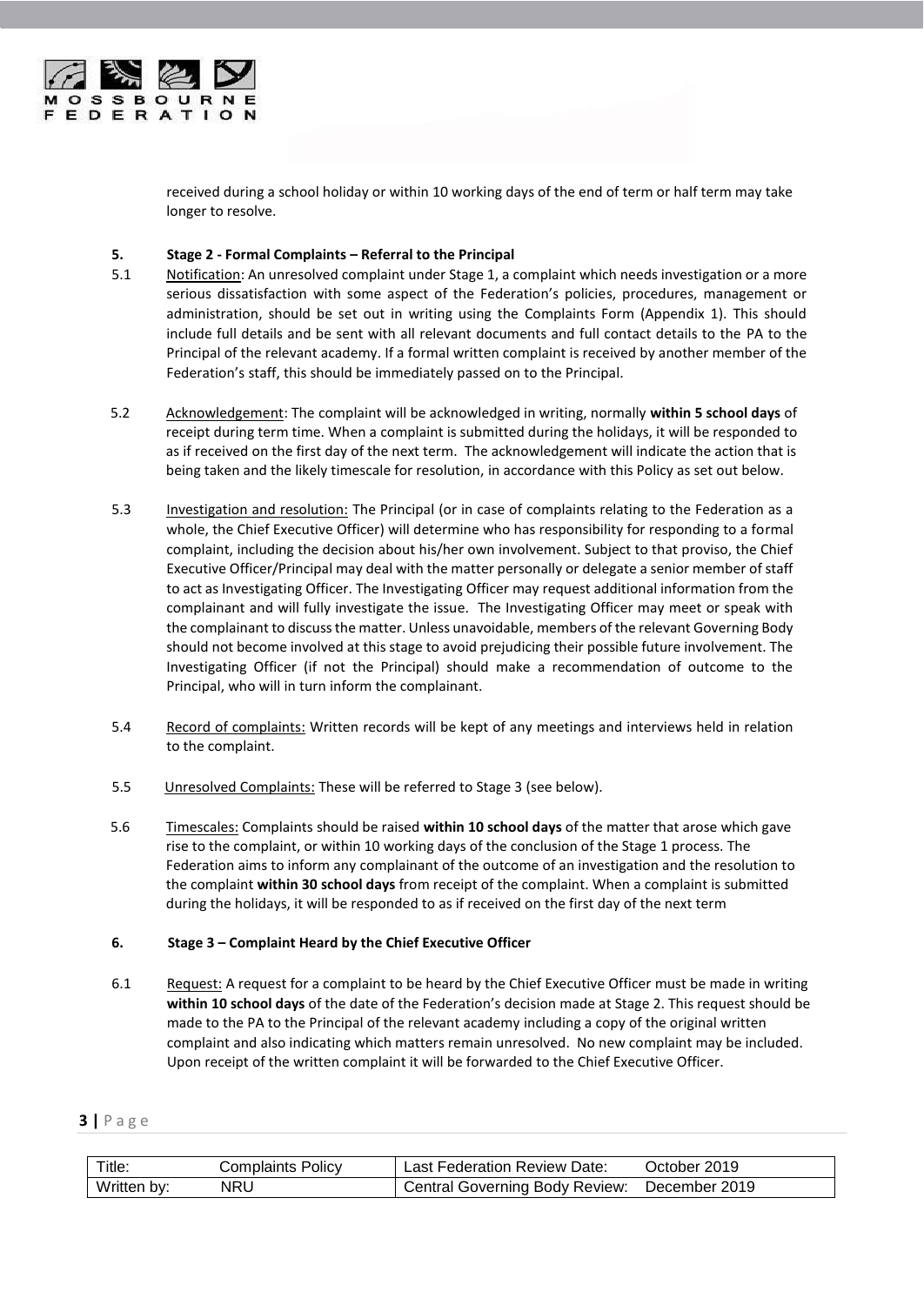

- 6.2 Acknowledgement: Where a stage 3 complaint is received, the assistant to the CEO will acknowledge, in writing, receipt of the complaint and inform the complainant of the steps involved in the process. The assistant to the CEO will be the contact point for the complainant throughout the duration of this stage.
- 6.3 The CEO will meet with the complainant, and, depending on the nature of the complaint, may:
	- Review the investigation carried out at Stage 2 by the Principal or Investigation Officer
	- Offer mediation between the complainant and academy
	- Reinvestigate the complaint
- 6.4 The CEO can:
	- Dismiss the complaint in whole or in part;
	- Uphold the complaint in whole or in part;
	- Decide on the appropriate action to be taken to resolve the complaint and/or
	- Recommend changes to the Federation's systems or procedures to ensure that problems of a similar nature do not recur.
- 6.5 The CEO will aim to meet with the complainant as soon as possible, **normally no later than 15 school days** after receipt of the Stage 3 complaint. The final decision should be communicated no later than **15 school days** after the meeting has taken place, so that the total time between the submission of a Stage 3 complaint and communication of the CEO's findings is no more than **30 school days**.

# <span id="page-3-0"></span>**7. Stage 4 – Complaint Heard by Governing Body Complaints Panel**

- 7.1 Request: A request for a complaint to be heard by the relevant<sup>1</sup> Governing Body Complaints Panel, hereafter referred to as the GBCP, (an Appeal) must be made in writing within **10 school days** of the date of the CEO's decision made at Stage 3. This request should be made to the Principal (by letter) including a copy of the original written complaint and also indicating which matters remain unresolved. No new complaint may be included. Upon receipt of the written complaint it will be forwarded to the relevant members of the Governing Body.
- 7.2 Acknowledgement: Where an appeal is received, a Clerk to the GBCP will be appointed who will acknowledge, in writing, receipt of the appeal and inform the complainant of the steps involved in the process. The Clerk will be the contact point for the complainant throughout the duration of this stage.
- 7.3 Panel Hearing: The Clerk will aim to convene a GBCP Hearing as soon as possible, **normally no later than 20 school days** after receipt of the Stage 4 complaint. The final decision should be communicated no later than **10 school days** after the Hearing has taken place, so that the total time between the submission of a Stage 4 complaint Hearing and communication of the GBPC's findings is no more than **30 school days**.

1

| 4 Page      |                          |                                              |              |  |  |
|-------------|--------------------------|----------------------------------------------|--------------|--|--|
| Title:      | <b>Complaints Policy</b> | Last Federation Review Date:                 | October 2019 |  |  |
| Written by: | NRU                      | Central Governing Body Review: December 2019 |              |  |  |

<sup>&</sup>lt;sup>1</sup> i.e. of the relevant academy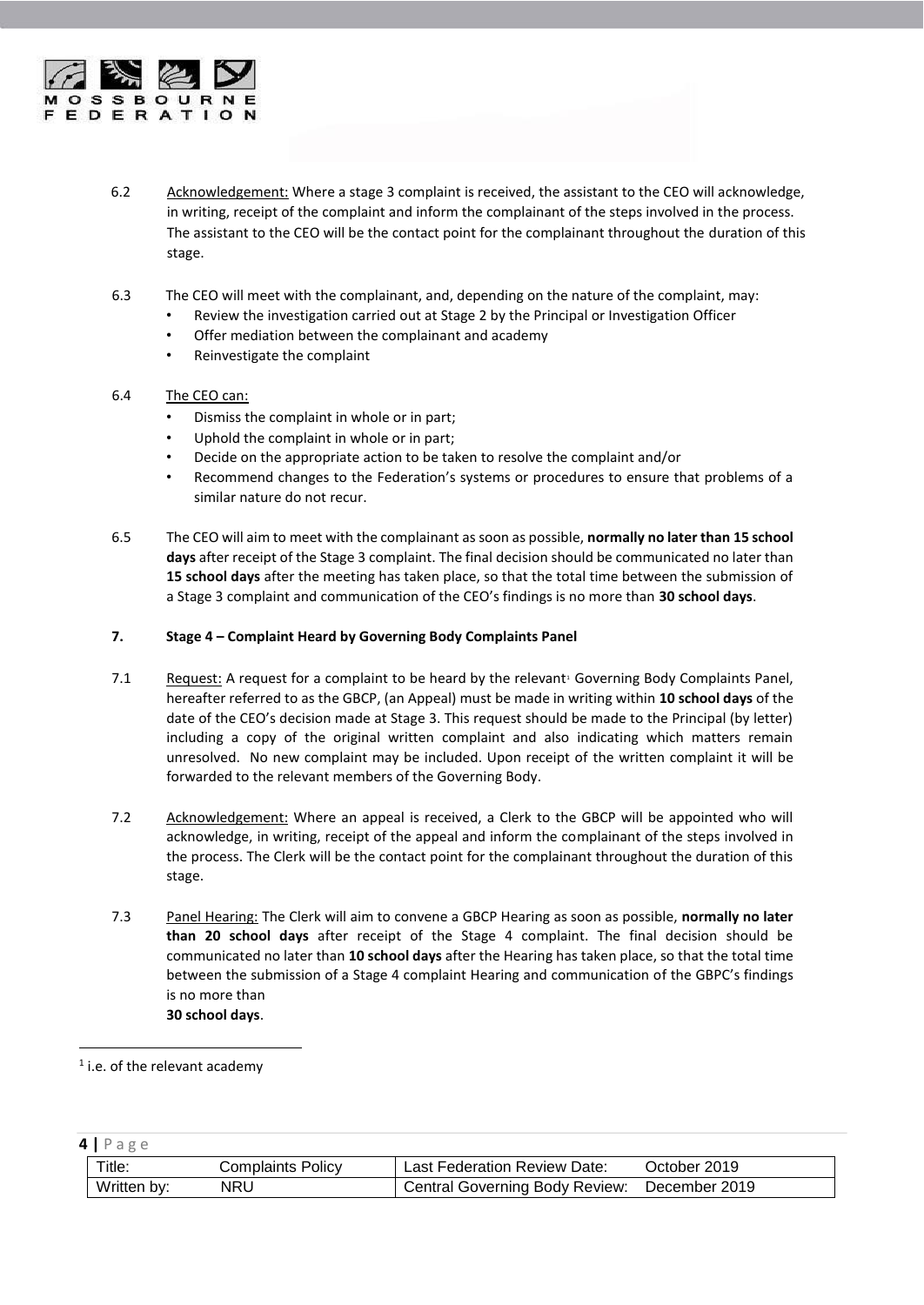

- 7.4 Panel Membership: The Panel will consist of three Governors of the Governing Body who have not previously been involved in the complaint and by one member who is independent of the management and running of the school. In deciding the make-up of the Panel, Governors need to try and ensure that it is a cross -section of the categories of Governor and be sensitive to the issues of race, gender and religious orientation. The Panel will select its own Chair.
- 7.5 The GBCP can:
	- Dismiss the complaint in whole or in part;
	- Uphold the complaint in whole or in part;
	- Decide on the appropriate action to be taken to resolve the complaint and/or
	- Recommend changes to the Federation's systems or procedures to ensure that problems of a similar nature do not recur.
- 7.6 Attendance: In addition to the Panel itself (see 7.5), the following are entitled to attend the Hearing, submit written evidence and address the Panel:
	- The complainant and/or one named representative;
	- The Principal and/or one named representative and
	- Any other person who the Complaints Panel considers to have a reasonable and just interest in the appeal and whose contribution would assist the Panel in their decision making.
- 7.7 Evidence: All parties will be given the opportunity to submit written evidence to the Panel in support of their position including:
	- Documents;
	- Chronology and key dates and Written statements setting out further detail of the issues.
- 7.8 All written evidence must be received by the Clerk no later than **5 school days** in advance of GBCP Hearing. The Clerk will distribute the evidence to all parties no later than **3 school days** in advance of the GBCP Hearing.
- 7.9 The evidence will be considered by the Panel along with the initial complaint.
- 7.10 The aim of the hearing, which will be held in private and on Federation premises, will always be to resolve the complaint and achieve reconciliation between the Federation and the complainant.
- 7.11 The panel will reach a decision, and make any recommendations within **10 school days** of the hearing, as noted in 7.3 above. The decision reached is final.
- 7.12 The Panel's findings will be sent in writing to the Clerk and:
	- Provided to the complainant and, where relevant, the person complained about;
	- Available for inspection on the school premises by the Chief Executive Officer, the Chair of Governors and the Principal;
	- The letter will state the reasons for the decision reached and include any recommendations made by the Panel.

7.13 The Role of the Clerk: All Panels considering complaints must be clerked. The Clerk is the contact point for the complainant and is required:

| Title:      | Complaints Policv | Last Federation Review Date:          | October 2019  |
|-------------|-------------------|---------------------------------------|---------------|
| Written by: | <b>NRL</b>        | <b>Central Governing Body Review:</b> | December 2019 |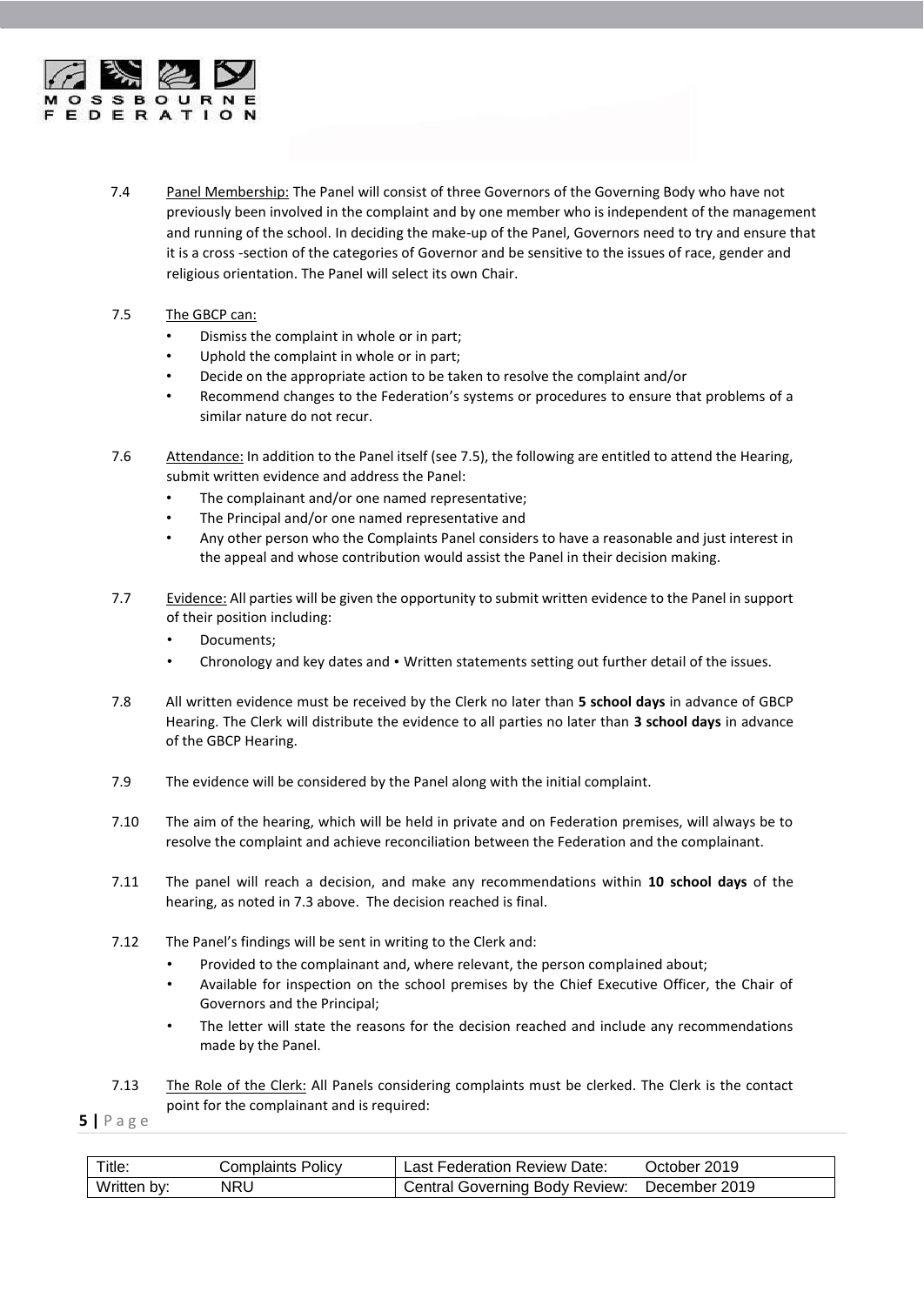

- To set the date, time and venue of the Hearing, ensuring that the dates are convenient to all parties and that the venue and proceedings are accessible;
- To collate any written material and send it to the parties in advance of the Hearing;
- To meet and welcome the parties as they arrive at the Hearing;
- To record the proceedings and
- To notify all parties of the panel's decisions.
- 7.14 The Role of the Chair of the Governing Body or Nominated Governor: This is:
	- To check that the correct procedure has been followed and
	- If a hearing is appropriate, to notify the clerk to arrange the panel
- 7.15 The Role of the Chair of the Panel: The Chair of the Panel has a key role, ensuring that:
	- The remit of the Panel is explained to the parties and each party has the opportunity of putting their case without undue interruption or prejudice;
	- The offer of an interpreter is made if appropriate;
	- The issues are addressed;
	- Conjecture is challenged;
	- Key findings of fact are made;
	- Parents/carers or others who may not be used to speaking at such a Hearing are put at ease;
	- The Hearing is conducted with each party treating others with respect and courtesy;
	- The GBCP is open minded and acts independently;
	- No member of the Panel has a vested interest in the outcome of the proceedings or any involvement in an earlier stage of the procedure;
	- Each side is given the opportunity to state their case and ask questions and
	- Written material is seen by all parties.
- 7.16 Record Keeping: The Federation will keep a record of all hearings, decisions and recommendations of the GBCP. The record will include:
	- Whether they are resolved following a formal procedure, or proceed to a panel hearing; and
	- Action taken by the school as a result of those complaints (regardless of whether they are upheld); and
	- Provide correspondence, statements and records relating to individual complaints are kept confidential except where the Secretary of State or a body conducting an inspection under section 109 of the 2008 Act request access to them.

#### <span id="page-5-0"></span>**8. Stage 5 – Referral to the Secretary of State**

8.1 If the complainant remains dissatisfied following Stage 4, then they have the right to raise the matter with the Secretary of State or the Department for Education through the routes described by the Education Skills Funding Agency.

#### <span id="page-5-1"></span>**9. Complaints against the Principal**

9.1 In the first instance, the complainant should write to the Chief of Staff at cos@mossbourne.org. This is stage 1 of this formal complaints procedure. The Chief of Staff will forward the complaint to the Chief Executive Officer.

| Title:      | Complaints Policy | Last Federation Review Date:          | October 2019  |
|-------------|-------------------|---------------------------------------|---------------|
| Written by: | NRL               | <b>Central Governing Body Review:</b> | December 2019 |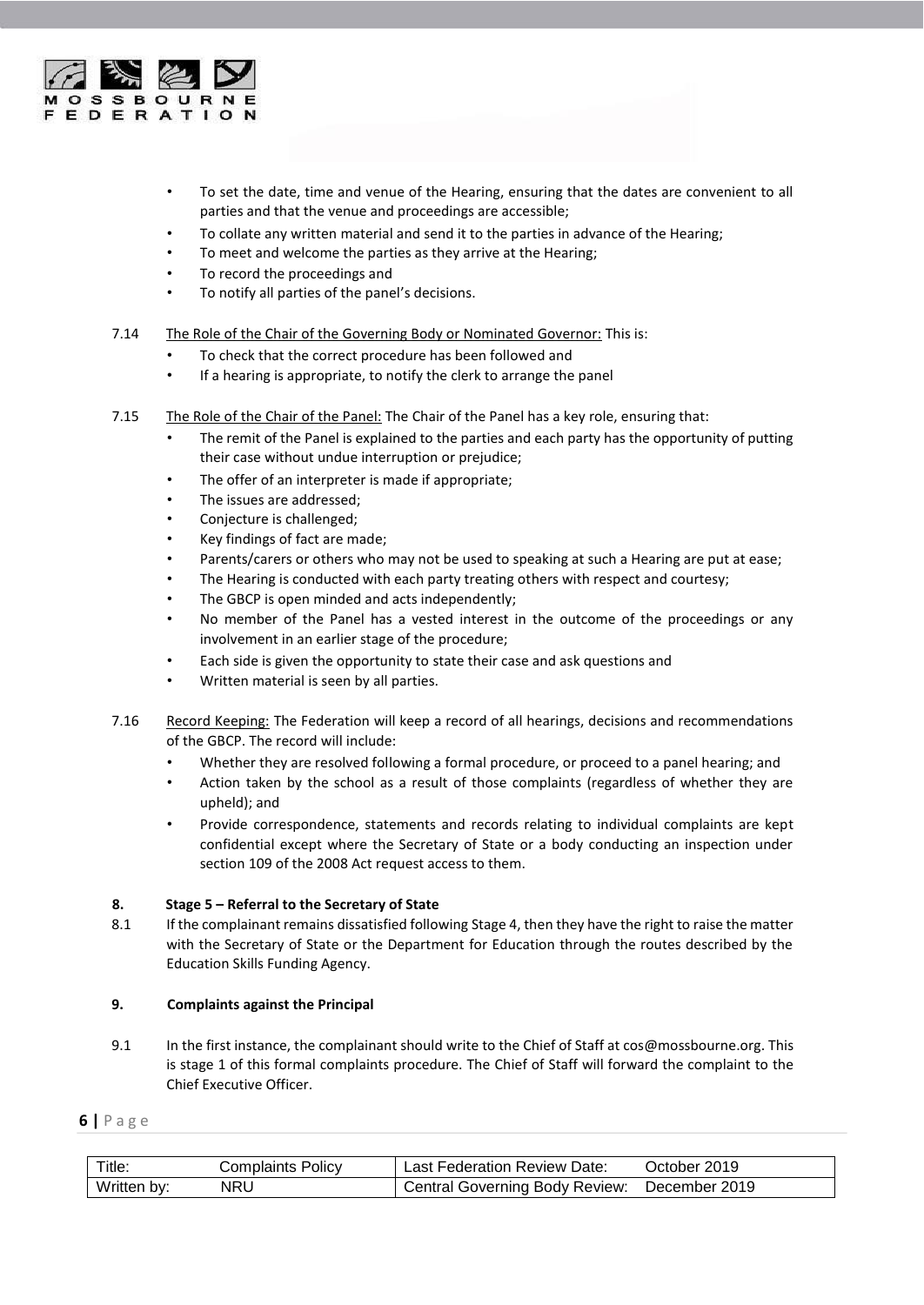

- 9.2 The Chief Executive Officer will arrange to meet with the complainant **within 20 school days**, unless there are exceptional reasons which require a more urgent meeting, or unless the Chief Executive Officer and the complainant agree that there are sensible reasons for a longer delay.
- 9.3 If, following that meeting, the complainant wishes to pursue the complaint, the Chief Executive Officer will either investigate the matter themselves, or appoint an appropriate person to act as the investigating officer. After the investigation, the Chief Executive Officer will write to the complainant setting out their conclusions and the proposed course of action **within 10 school days** of the meeting.
- 9.4 If still dissatisfied, the complainant should then write to the Chair of the Governing Body **within 10 school days**, indicating their desire to complain further. This is Stage 2 of this formal complaints procedure.
- 9.5 The Chair of the Governing Body will arrange to meet with the complainant **within 20 school days**, unless there are exceptional reasons which require a more urgent meeting, or unless the Chair of the governing Body and the complainant agree that there are sensible reasons for a longer delay.
- 9.6 If, following that meeting, the complainant wishes to pursue the complaint, the Chair of the Governing Body will write to the complainant setting out their conclusions and the proposed course of action **within 10 school days** of the meeting.
- 9.7 If still dissatisfied, the complainant should then write to the Chair of the Governing Body **within 10 school days**, indicating their desire to complain further. This is Stage 3, and the final stage, of this formal complaints procedure.
- 9.8 The Chair of the relevant Governing Body will then convene a GBCP, which must include no fewer than three Governors, excluding both the Chief Executive Officer and any Governors who have been involved in the process. It will be chaired by the Chair of the relevant Governing Body. The panel may meet, individually or jointly, with the Principal and the complainant as part of their discussions, at their discretion. This panel will meet **within 20 school days** of the Chair of the Governing Body receiving the written complaint.
- 9.9 The GBCP will report back formally **within 10 school days** of hearing the complaint and the Chair of the Governing Body will write to the complainant concerned directly. The decision reached is final.

# <span id="page-6-0"></span>**10. Complaints against the Chief Executive Officer**

- 10.1 In the first instance, the complainant should write to the Clerk of the Central Governing Body. This is stage 1 of this formal complaints procedure. The Clerk will forward the complaint to the Chair of the Central Governing Body.
- 10.2 The Chair of the Central Governing Body will arrange to meet with the complainant **within 20 school days**, unless there are exceptional reasons which require a more urgent meeting, or unless the Chair of the Central Governing Body and the complainant agree that there are sensible reasons for a longer delay.

| Title.      | Complaints Policy | Last Federation Review Date:   | October 2019  |
|-------------|-------------------|--------------------------------|---------------|
| Written by: | NRU               | Central Governing Body Review: | December 2019 |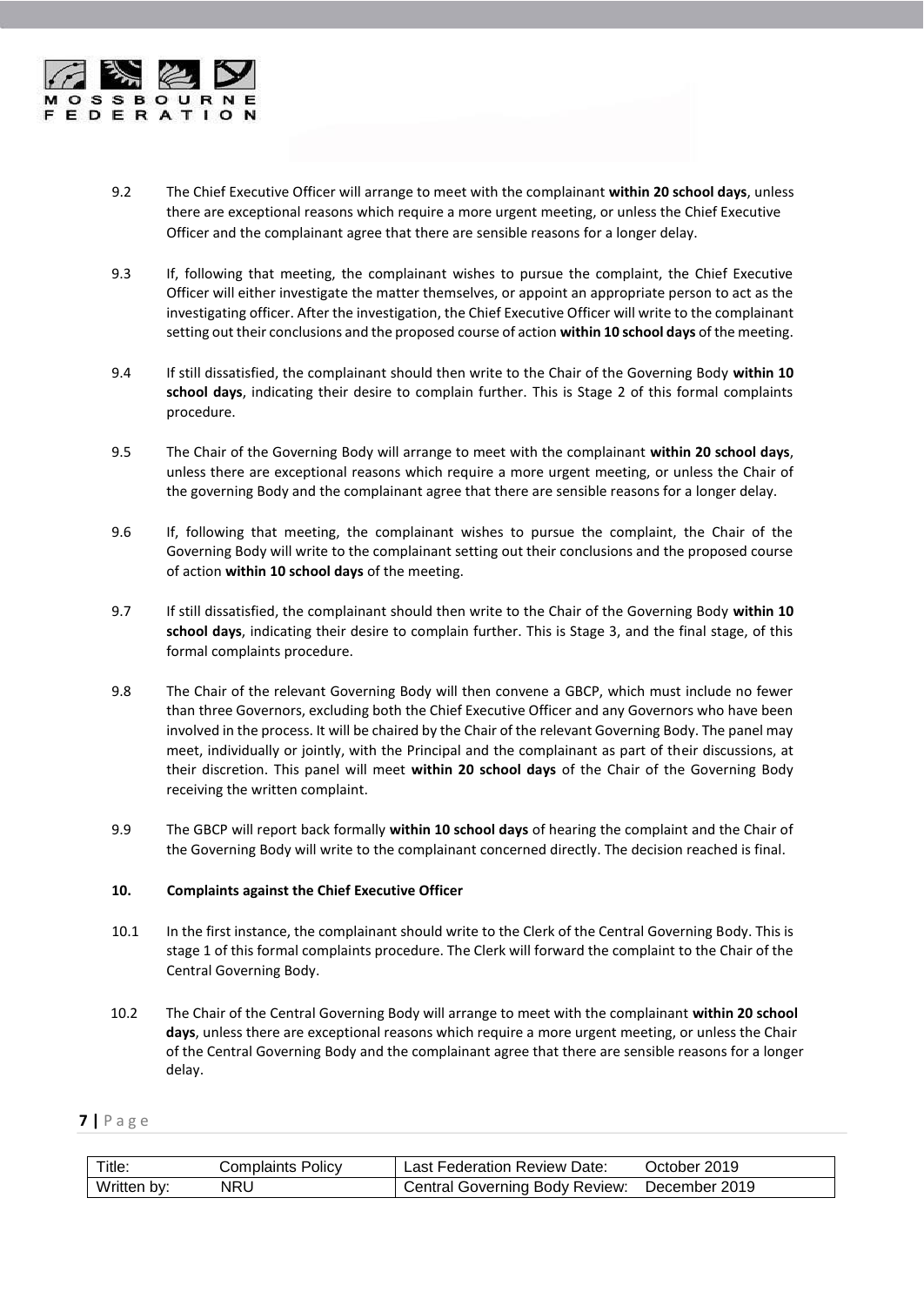

- 10.3 If, following that meeting, the complainant wishes to pursue the complaint, the Chair of the Central Governing Body will write to the complainant setting out their conclusions and the proposed course of action **within 10 school days** of the meeting.
- 10.4 If still dissatisfied, the complainant should then write to the Chair of the Governing Body **within 10 school days**, indicating their desire to complain further. This is Stage 2, and the final stage, of this formal complaints procedure.
- 10.5 The Chair of the Central Governing Body will then convene a GBCP, which must include no fewer than three Governors, excluding any Governors who have been involved in the process. It will be chaired by the Chair of the Central Governing Body. The panel may meet, individually or jointly, with the Chief Executive Officer and the complainant as part of their discussions, at their discretion. This panel will meet **within 20 school days** of the Chair of the Governing Body receiving the written complaint.
- 10.6 The GBCP will report back formally **within 10 school days** of hearing the complaint and the Chair of the Governing Body will write to the complainant concerned directly. The decision reached is final.

# <span id="page-7-0"></span>**11. Complaints against the Governors**

- 11.1 In the first instance, the complainant should write to the Clerk of the Central Governing Body. This is stage 1 of this formal complaints procedure. The clerk will decide who is best placed to hear the complaint. This may be the Chair of the relevant Governing Body, the Chair of the Central Governing Body or one of the Federation Trustees. This person will be delegated as the Investigating Officer.
- 11.2 The Investigating Officer will arrange to meet with the complainant **within 20 school days**, unless there are exceptional reasons which require a more urgent meeting, or unless the Investigating Officer and the complainant agree that there are sensible reasons for a longer delay.
- 11.3 If, following that meeting, the complainant wishes to pursue the complaint, the Investigating Officer will write to the complainant setting out their conclusions and the proposed course of action **within 10 school days** of the meeting.
- 11.4 If still dissatisfied, the complainant should then write to the Clerk of the Governing Body **within 10 school days**, indicating their desire to complain further. This is Stage 2, and the final stage, of this formal complaints procedure.
- 11.5 The Clerk to the Central Governing Body will then convene a GBCP, which must include no fewer than three members, excluding any Governors who have been involved in the process. Depending on the nature of the complaint, the panel may include Federation Governors, Federation Trustees or members independent of the running and operation of the Federation – for example, Governors from another school. The panel will select its own chair. The panel may meet, individually or jointly, with the all relevant parties as part of their discussions, at their discretion. This panel will meet **within 20 school days** of the Clerk to the Governing Body receiving the written complaint.

11.6 The GBCP will report back formally **within 10 school days** of hearing the complaint and the Chair of the Complaints Panel will write to the complainant concerned directly. The decision reached is final.

| Title.      | Complaints Policy | Last Federation Review Date:   | October 2019  |
|-------------|-------------------|--------------------------------|---------------|
| Written by: | NRL               | Central Governing Body Review: | December 2019 |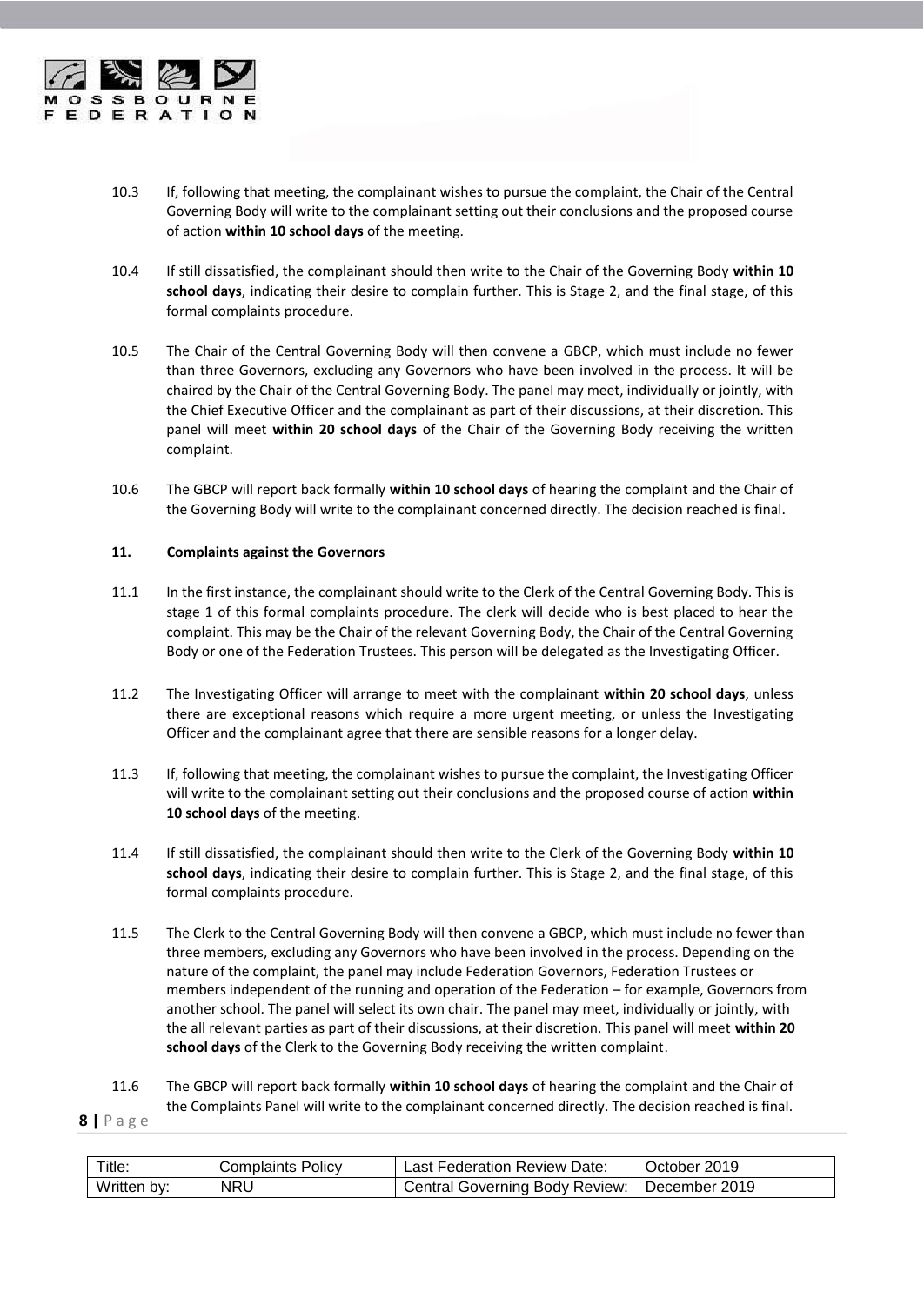

#### <span id="page-8-0"></span>**12. Vexatious or serial complaints**

- 12.1 A vexatious complainant is defined as one who complains about or who frequently raises issues that they believe to be within the remit of the academy, and whose behaviour is unreasonable. Such behaviour may be characterised by one or more of the following:
	- a) actions which are obsessive, persistent, harassing, prolific, repetitious;
	- b) prolific correspondence or excessive e-mail or telephone contact about a concern or complaint;
	- c) requests for information which are excessive and unreasonable;
	- d) an insistence upon pursuing unsubstantial complaints and/or unrealistic or unreasonable outcomes;
	- e) an insistence upon pursuing complaints in an unreasonable manner;
	- f) an insistence on only dealing with the Principal, on all occasions, irrespective of the issue and the level of delegation in the school to deal with such matters;
	- g) a repeated failure, even upon being asked, to follow the academy's complaints policy;
	- h) an insistence upon repeatedly pursuing a complaint when the outcome is not satisfactory to the complainant but which cannot be changed: for example, if the desired outcome is beyond the remit of the academy because it is unlawful.

The actions the academy will take under these circumstances are set out in its Policy for Dealing with Vexatious Complaints. A copy is available on request from the academy, is on each academy's website, and will be forwarded to any complainant at the point at which academy staff are concerned that a complainant is becoming vexatious.

## <span id="page-8-1"></span>**13. References**

[http://media.education.gov.uk/assets/files/pdf/p/june%20efa\\_academiescomplaintsprocedure\\_june1](http://media.education.gov.uk/assets/files/pdf/p/june%20efa_academiescomplaintsprocedure_june12_4%200.pdf) [2\\_4%200.pdf](http://media.education.gov.uk/assets/files/pdf/p/june%20efa_academiescomplaintsprocedure_june12_4%200.pdf)

| Title:      | Complaints Policv | Last Federation Review Date:          | October 2019  |
|-------------|-------------------|---------------------------------------|---------------|
| Written by: | NRU               | <b>Central Governing Body Review:</b> | December 2019 |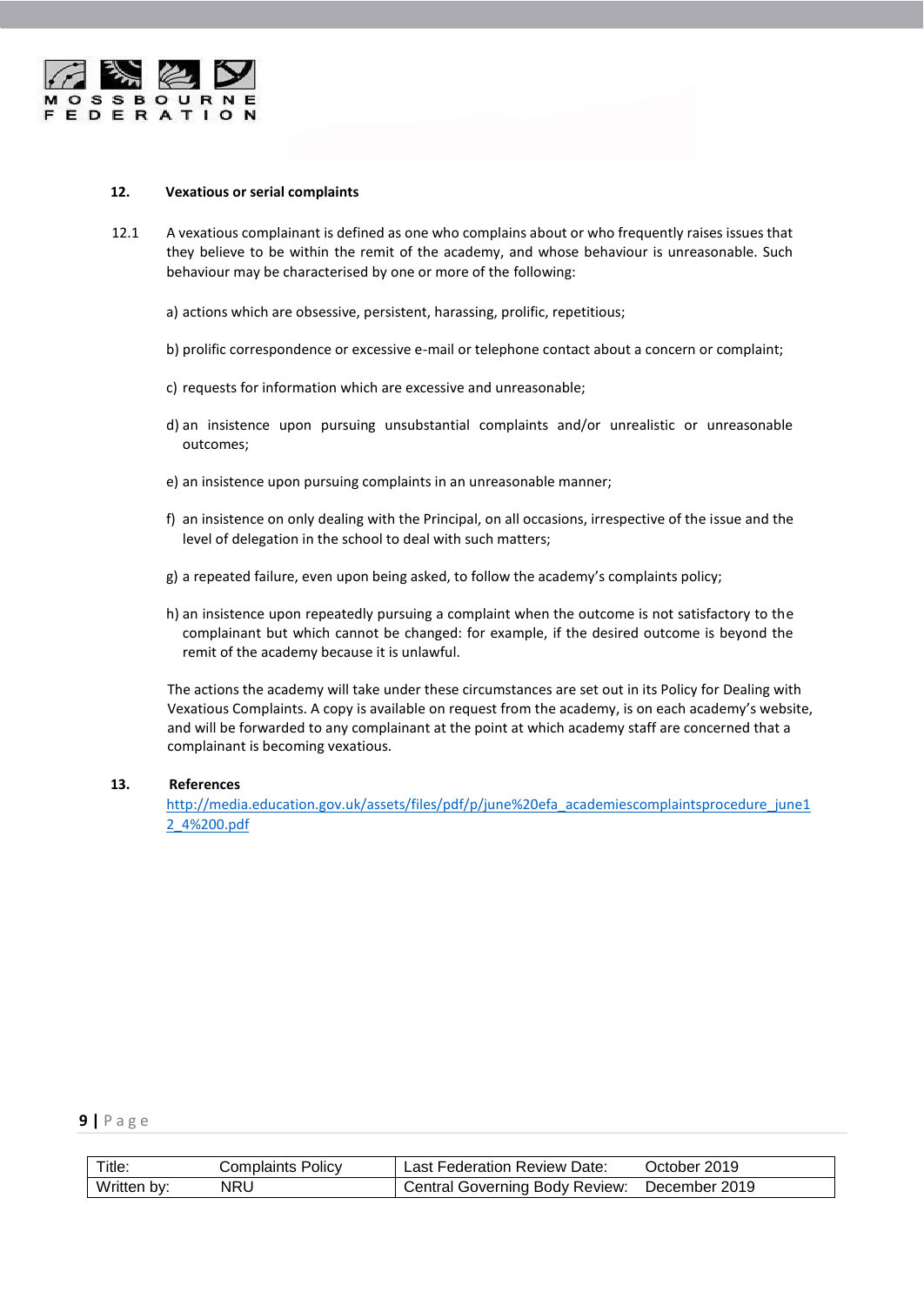

# <span id="page-9-0"></span>**Appendix 1 Complaints Form**

Please complete and return to the PA to the Principal of the relevant academy who will acknowledge receipt and explain the complaints process.

| Name                                                                                                                                               |  |
|----------------------------------------------------------------------------------------------------------------------------------------------------|--|
| Address                                                                                                                                            |  |
| Telephone number (day)                                                                                                                             |  |
| Telephone number (evening)                                                                                                                         |  |
| Name of student                                                                                                                                    |  |
| Relationship to the student (if relevant)                                                                                                          |  |
| Brief details of complaint                                                                                                                         |  |
|                                                                                                                                                    |  |
| Action taken, if any, to seek to resolve the complaint?<br>(e.g. Who has been spoken and what was the<br>response?)                                |  |
| Please note any possible actions that might in your<br>opinion resolve the problem at this stage.                                                  |  |
| Please list the title of any relevant further<br>information that is attached. Note: Any evidence or<br>information will be formally acknowledged. |  |
| Signature(Complainant)                                                                                                                             |  |
| Date                                                                                                                                               |  |

| Title:      | Complaints Policv | Last Federation Review Date:          | October 2019  |
|-------------|-------------------|---------------------------------------|---------------|
| Written by: | NRU               | <b>Central Governing Body Review:</b> | December 2019 |